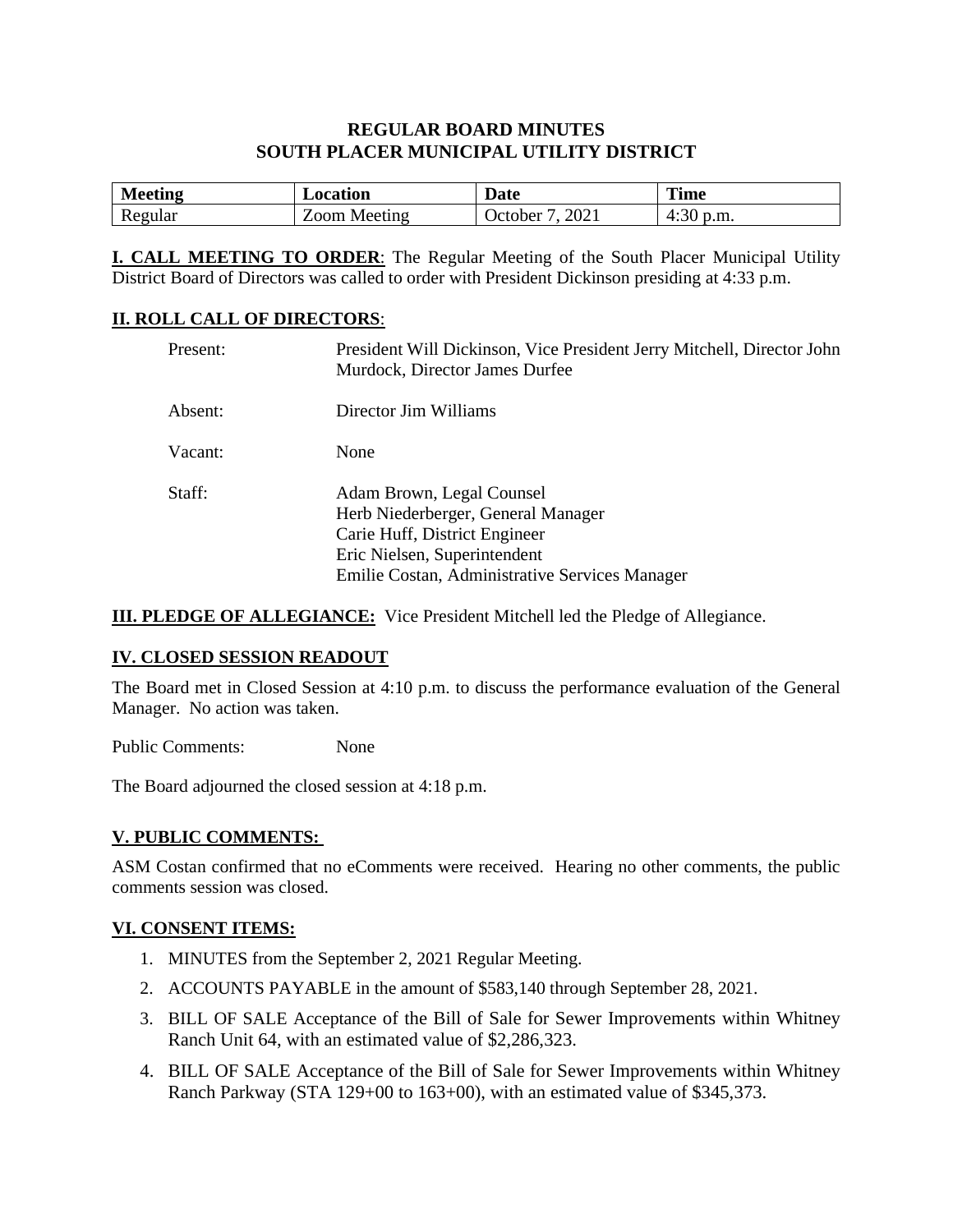- 5. BILL OF SALE Acceptance of the Bill of Sale for Sewer Improvements within Whitney Ranch Unit 50, with an estimated value of \$937,284.
- 6. RESOLUTION 21-36 CONSTRUCTION COOPERATION AND REIMBURSEMENT AGREEMENT FOR THE CITY OF ROCKLIN SCEPTRE, CAMELOT, AND MIDAS REPAIR PROJECT

Director Murdock made a motion to approve the consent items; a second was made by Director Durfee; a roll call vote was taken, and the motion carried 4-0.

# **VII. BOARD BUSINESS**

### **1. RESOLUTION 21-37 ACCEPTANCE OF THE SEWER SYSTEM MANAGEMENT PLAN (SSMP) AUDIT AND RECERTIFICATION OF THE SEWER SYSTEM MANAGEMENT PLAN (SSMP)**

DS Nielsen presented on the Audit and Recertification of the Sewer System Management Plan (SSMP). The goal of the SSMP is to eliminate preventable sanitary sewer overflows (SSOs). He shared that an audit of the SSMP is required every two years. The update to the SSMP resulted in changes significant enough to require recertification. Changes include updates to overall formatting to increase usability, recent staffing changes, updated references to reflect the new Sewer Code, clarification of language to capture the evolution of work programs, the addition of links to references, and incorporation of key performance indicators.

Director Murdock made a motion to accept the 2021 Sewer System Management Plan Audit and adopt Resolution 21-37 re-certifying the South Placer Municipal Utility District Sewer System Management Plan; a second was made by Director Durfee; a roll call vote was taken, and the motion carried 4-0.

#### **2. RESOLUTION 21-38 AUTHORIZING THE GENERAL MANAGER TO EXECUTE AN AGREEMENT FOR CONSTRUCTION MANAGEMENT SERVICES WITH CPM (CAPITAL PROGRAM MANAGEMENT), INC. FOR THE CORPORATION YARD BUILDING PROJECT**

DS Nielsen presented the proposed agreement for construction management services for the Building Corporation Yard Construction Project. He explained that the District reached out to firms recommended by the project architect, Williams and Paddon, and recommends an agreement with Capital Program Management, Inc. He shared that the firm is local, has a wealth of experience, and has numerous resources.

Director Murdock asked about the language in the staff recommendation that the agreement is subject to the final approval of the District Legal Counsel. GC brown shared that he has reviewed the standard professional services agreement; however, he would also review the agreement before it's finalized to ensure that there are no legal issues.

Director Durfee asked if Williams and Paddon's proposal included project management services on their design. DS Nielsen shared that the scope is limited. This agreement is intended to bridge the gap between design and implementation.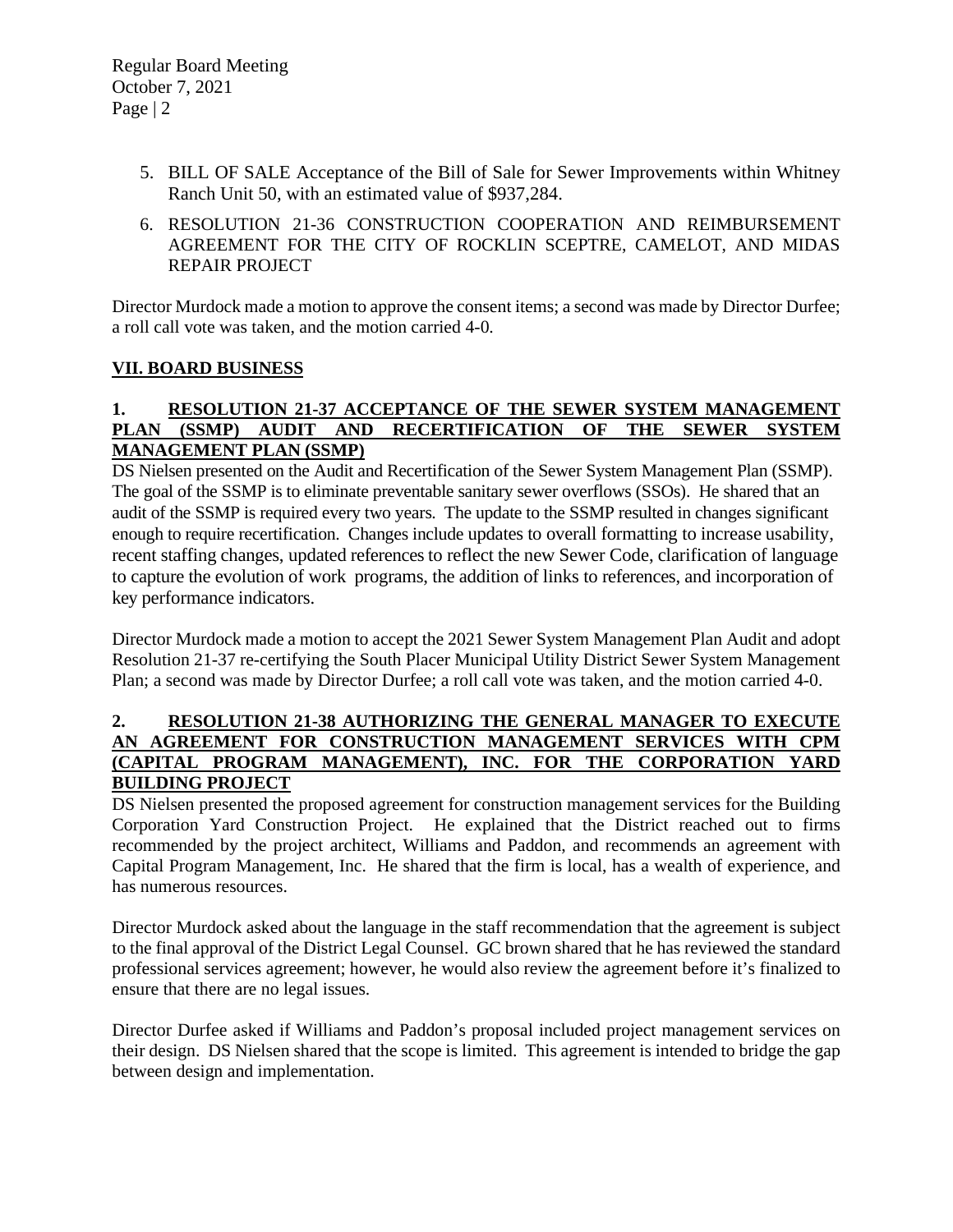Regular Board Meeting October 7, 2021 Page | 3

President Dickinson commented that the District only reached out to three firms and ended up with one valid proposal. He asked if the District believes that enough information was obtained to feel confident about the selection. DS Nielsen shared that one of the key selection criteria was a local firm that was the right size and a good fit for the size of this project. He shared that he feels confident in the group from Capital Program Management, Inc that is assigned to the District's project. President Dickinson asked if the price was in the expected range. DS Nielsen shared that the proposed price is higher than anticipated but seems reasonable for the number of hours incorporated in the proposal.

Director Murdock asked if there are any provisions for an incentive if the project is completed on time. DS Nielsen shared that this agreement does not have those provisions and they would more likely be included in the construction contract. Director Murdock also asked if there is an escape clause if the District runs into an issue with the services. DS Nielsen shared that the agreement is for time and materials and does include a termination clause.

Director Durfee asked what percentage of the design and construction cost the agreement is. DS Nielsen shared that is five percent of the estimated construction cost.

Vice President Mitchell made a motion to adopt Resolution 21-38 Authorizing the General Manager to execute an agreement for construction management services with Capital Program Management, Inc, (CPM) for the Corporation Yard Building Project; a second was made by Director Murdock; a roll call vote was taken, and the motion carried 4-0.

### **3. RESOLUTION 21-39 PROCLAIMING A LOCAL EMERGENCY, RATIFYING THE PROCLAMATION OF A STATE OF EMERGENCY BY THE GOVERNOR ON MARCH 4, 2020, AND RE-AUTHORIZING REMOTE TELECONFERENCE MEETINGS FOR THE PERIOD OF OCTOBER 7, 2021 TO NOVEMBER 6, 2021 PURSUANT TO BROWN ACT PROVISIONS**

GM Niederberger presented the item to continue authorizing remote teleconference meetings. The item was originally discussed at the September 30, 2021, special board meeting and will continue to be included in the board packet as long as the board wishes to continue meeting remotely.

Director Mitchell commented that a 30-day provision versus a 31-day provision created a need to have special meetings which take staff time and board member time. GM Niederberger shared that the 30 day requirement creates an issue for smaller districts. A long-term schedule of special meetings will be discussed and reviewed in December.

Director Durfee made a motion to adopt Resolution 21-39 Declaring and re-ratifying the State of Emergency and authorizing remote teleconference meetings of the Board of Directors due to the COVID-19 Emergency; a second was made by Director Murdock; a roll call vote was taken, and the motion carried 4-0.

# **VII. REPORTS**

# 1. **District General Counsel (A. Brown):**

General Counsel Brown had no report for this meeting.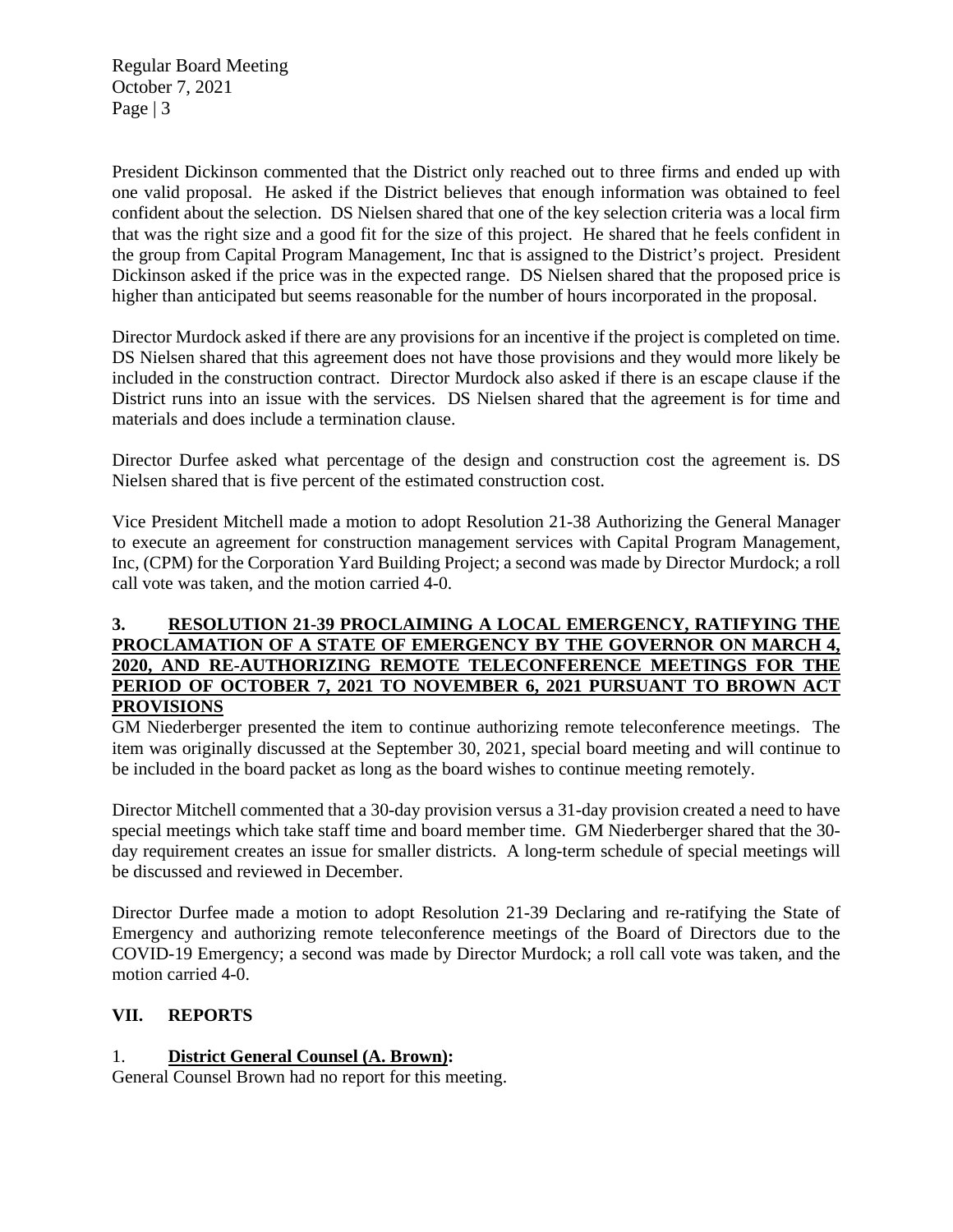Regular Board Meeting October 7, 2021 Page  $|4$ 

#### **2. General Manager (H. Niederberger): A. ASD, FSD & TSD Reports**:

Vice President Mitchell asked about the RPM model mentioned in the GM report. DS Nielsen shared that it is a financial model used by the City of Roseville to project future costs for rehabilitation needs. President Dickinson asked if there was any other pertinent information that came from the SPWA meeting. GM Niederberger shared that he learned of future fee credits that will be applied to the District and that SPWA will be working on a connection fee nexus study. Vice President Mitchell asked if the outcome of the RPM model is documented and distributed. GM Niederberger shared that the City of Roseville provides the District will a five-year projection and the associated allocation between the partners.

President Dickinson asked about the meeting with the Building Industry Association (BIA). GM Niederberger shared that staff was able to thank the BIA for their review and comments which will help improve future reports. There was also a discussion about regional funding opportunities through SPWA. He shared that one of the BIA's main concerns is multi-family rates. Staff was able to explain that any changes to the rate structure would have to be completed regionally through SPWA. Vice President Mitchell commented that hopefully state funds will be distributed in a way that provides for affordable housing.

Director Murdock asked about COVID-19 funding through the Special District COVID Fund. ASM Costan shared that the District's application was submitted with eligible expenses of approximately \$190,000. She shared that the District may have all or a portion of these expenses reimbursed depending on the expenses submitted by other special districts. GM Niederberger added that the fund is one-hundred million dollars and in order to receive reimbursement, a special district could not have applied for or received funding from other programs.

# **B. Information Items:** No additional items.

# **3. Director's Comments:**

Vice President Mitchell complimented DS Nielsen and the crew on the number of days without a loss time incident. He also shared that he received a few compliments from constituents on the corporation yard fence.

President Dickinson shared that there were some sound issues with the hybrid in-person/zoom meeting that staff will need to address prior to another hybrid meeting.

# **IV. CLOSED SESSION READOUT**

The Board met in Closed Session at 5:19 p.m. to hear a report from District General Counsel and staff. No action was taken.

Public Comments: The ASM read a closed session eComment from District retiree Henry Lorton.

The Board adjourned the closed session at 5:45 p.m.